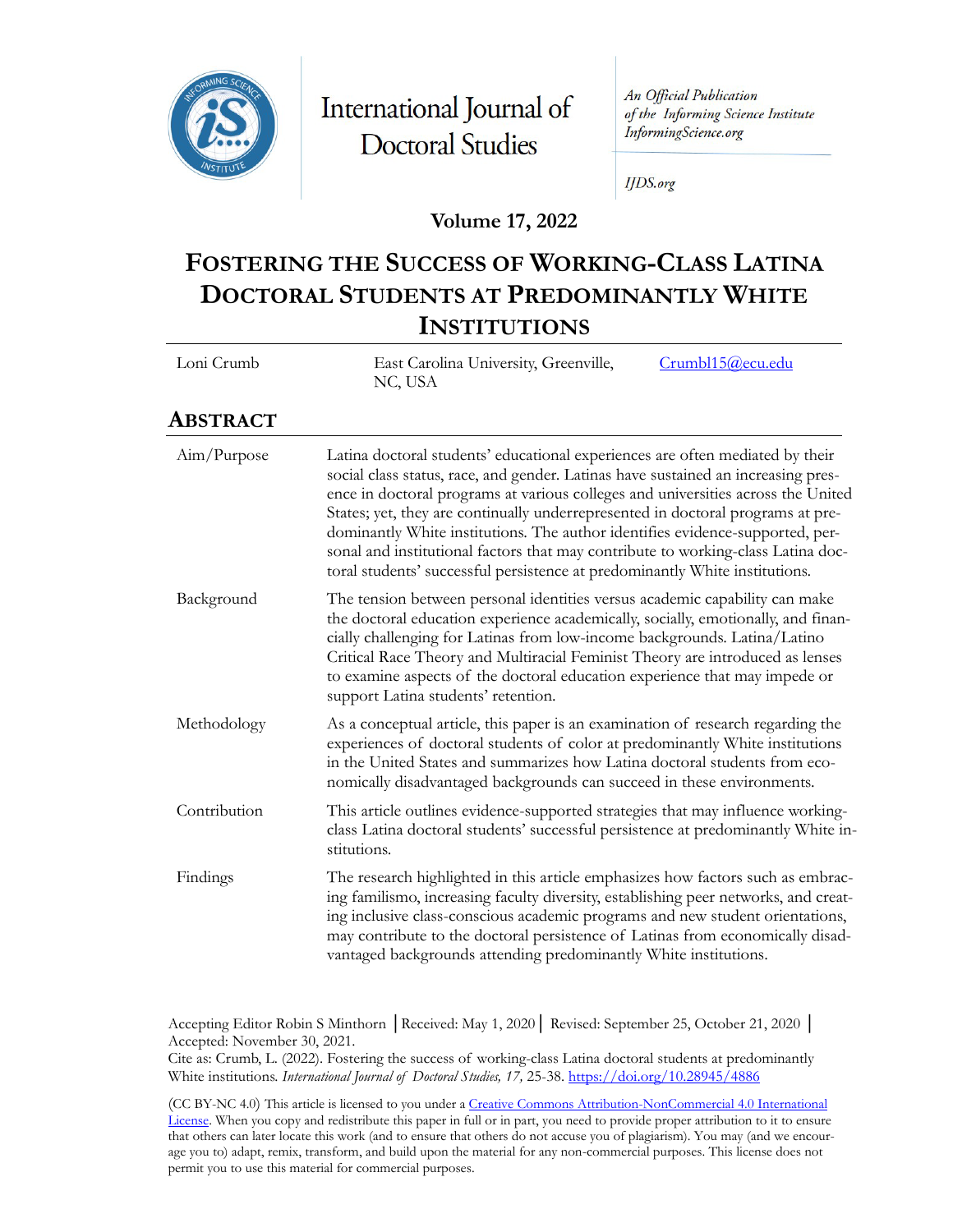| Recommendations<br>for Practitioners | Personal and institutional factors are recommended for faculty and student af-<br>fairs professionals to support the doctoral persistence of Latina students such<br>as embracing personal agency and academic efficacy, embracing familismo, rec-<br>ognizing the myth of meritocracy, establishing peer support networks, creating<br>inclusive academic environments, establishing formal faculty mentorships, and<br>fostering class conscious faculty. |
|--------------------------------------|-------------------------------------------------------------------------------------------------------------------------------------------------------------------------------------------------------------------------------------------------------------------------------------------------------------------------------------------------------------------------------------------------------------------------------------------------------------|
| Recommendations<br>for Researchers   | The literature presented in this paper provides ideas for future research oppor-<br>tunities that could further examine how supportive relationships and inclusive-<br>ness promote Latina doctoral students' educational success.                                                                                                                                                                                                                          |
| Impact on Society                    | Latinas experience overlapping forms of privilege and subordination depending<br>on their race, social class, gender, sexual orientation, and academic setting.                                                                                                                                                                                                                                                                                             |
| Future Research                      | Further development of transformative research on this topic may improve in-<br>clusive educational practices and potentially increase access to doctoral-level ed-<br>ucation for Latinas and other economically disadvantaged students of color.                                                                                                                                                                                                          |
| Keywords                             | Latinas, doctoral education, persistence, social class, Laterit, Multiracial Feminist<br>Theory, equity, economic disadvantage                                                                                                                                                                                                                                                                                                                              |

## **INTRODUCTION**

Latinas have sustained an increasing presence in doctoral programs at various colleges and universities across the United States (U.S.) within the last decade. Approximately 8% of doctoral degrees were conferred to Latinas in the 2017-2018 academic year, compared to 6.1% conferred to this group in 2010-2011 (National Center for Education Statistics, 2019). The rise of Latinas completing doctoral education is laudable; yet, Latinas are continually underrepresented in doctoral programs at predominantly White institutions (PWIs) (Gildersleeve et al., 2011; Ramirez, 2017). Doctoral education is denoted as a predominantly White environment that disseminates White middle-class cultural values in which students learn customs through peer and faculty interactions, mentoring relationships, and engaging in research, teaching, and service activities [\(Hernández,](https://www.tandfonline.com/author/Hern%C3%A1ndez%2C+Estee) 2015; Turner & Thompson, 1993). The hegemonic culture of doctoral education at PWIs has a direct impact on the academic and social integration of Latina students (Ramirez, 2017) as their journey to graduation is often complicated by classism, racism, and sexism inherent in the social and academic environment at PWIs (Gildersleeve et al., 2011; Gutiérrez et al., 2019).

The tension between personal identities versus institutional culture at PWIs can make the doctoral education experience academically, socially, and emotionally challenging for Latinas from low-income backgrounds (Franklin et al., 2014; Pecero, 2016; Vasil & McCall, 2018). As such, Latina scholars Espino et al. (2010) used testimonios (e.g., first-person accounts of socially significant experiences) to highlight how the institutional cultures in doctoral programs "collided" with factors related to their multiple strands of identities (e.g., social class status, motherhood, first-generation status, spousal status, parent's education level, and immigration status) which impacted their doctoral education experiences and career transitions.

The purpose of this article is to provide an overview of how social class status influences the educational experiences of Latina doctoral students from low-income backgrounds attending PWIs and factors that influence their doctoral persistence. First, I provide definitions of key terms, as complications in definitions have led to the paucity of research related to socioeconomic status and related constructs (Liu, 2011; Walpole, 2007). In the next section, I provide a review of the literature regarding the culture of doctoral education and challenges to working-class Latinas' doctoral persistence. I propose Latina/Latino Critical Race Theory (LatCrit) and Multiracial Feminism to conceptualize the importance of recognizing systemic barriers that may impede doctoral persistence at PWIs and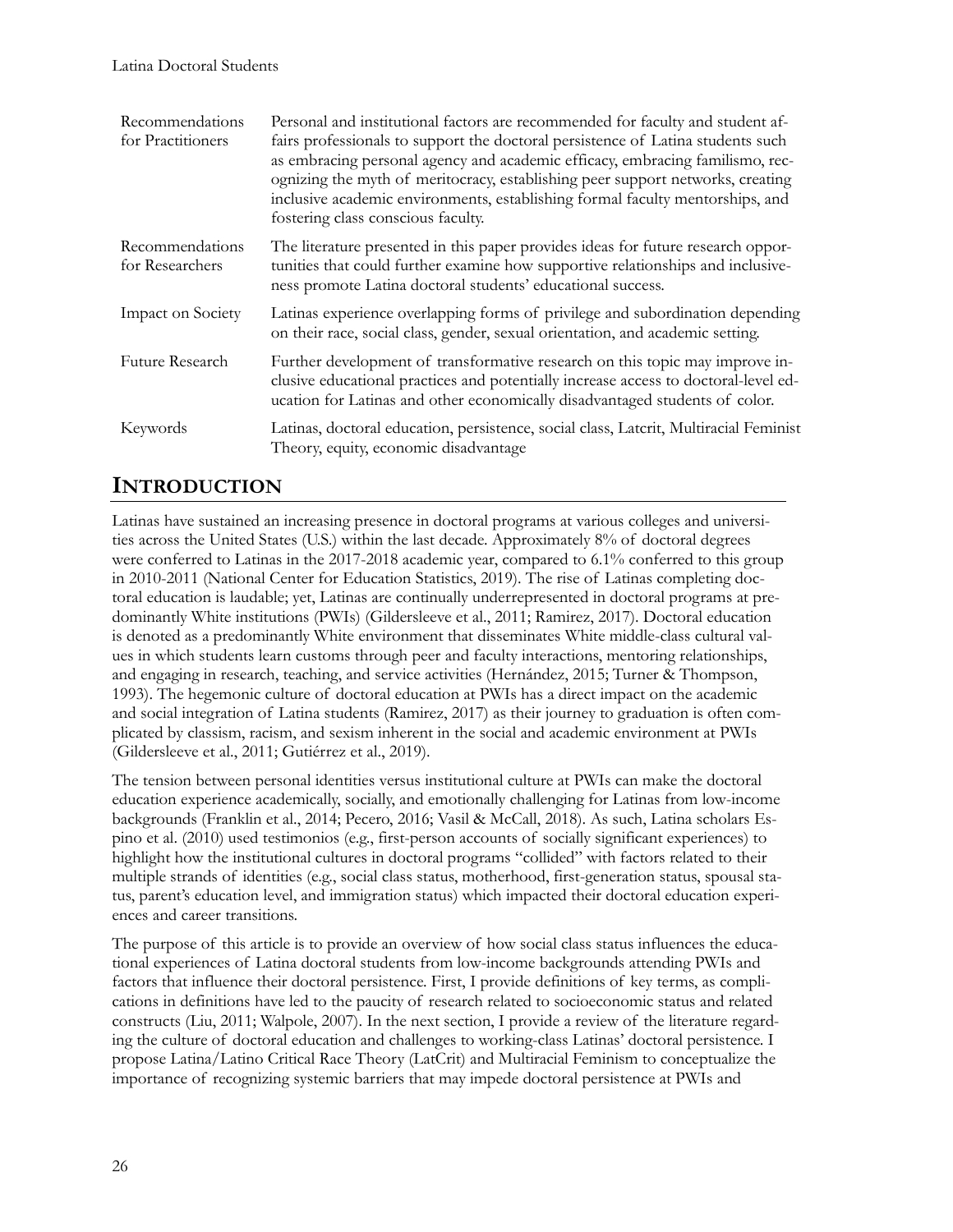acknowledge the unique assets of Latina students. Last, I discuss evidence-supported strategies that foster successful doctoral persistence for Latinas at PWIs and suggest areas of future research.

The construct *working-class* is operationalized to encompass the labels of "poor, under, and lowerclass" given the pejorative nature of these terms and to move toward collective agency of the socially stratified group (Arena, 2011). The concept for working-class was informed by Gilbert (2008), suggesting that the working-class and working-poor class are individuals employed in manual labor or service industries, who cannot depend on steady employment, and have incomes that are below mainstream living standards. This article focuses on Latina doctoral students from working-class families who experienced financial hardship. The term Latina refers to individuals who identify as female with heritage stemming from Mexico, Central America, South America, or the Spanish-speaking countries of the Caribbean (Rivera et al., 2010). This definition of Latinas was broadly conceptualized to honor Latinas' diverse ethnic identities (Rivera et al., 2010). The term Latinx is used to signify the collective group (gender-neutral). The U.S. Department of Education defines persistence as the act of continuing towards an educational goal (Cuccaro-Alamin, 1997). Doctoral persistence is defined as the enrollment in a doctoral program for a consecutive time period with the goal of obtaining a doctoral degree (Rockinson-Szapkiw et al., 2016).

## **THE CULTURE OF DOCTORAL EDUCATION**

### THE IMPACT OF ETHNOCENTRISM

Doctoral education involves a socialization process in which students learn customs, traditions, and values through peer and faculty interactions, mentoring relationships, and engaging in research, teaching, and service activities (Gildersleeve et al., 2011). Therefore, the doctoral persistence of workingclass Latina students must be understood within this socialization process, which operates to preserve existing patterns of educational inequities (Espino, 2012; Espino et al., 2010; Pecero, 2016). Scholars have suggested that doctoral programs have both official and unofficial curricula, with the latter having a differential impact on students from historically marginalized groups (Margolis, 2001; Townsend, 1995). The official curriculum generally encompasses a plan of study and duties to fulfill respective program requirements, which are transparent and anticipated by students; whereas, the unofficial or hidden curriculum are values, attitudes, and patterns of behavior students may absorb from faculty and peers without conscious knowledge (Foot, 2017). Within the hidden curriculum are distinct messages to students about the culture within a doctoral program that work to reproduce that culture (Margolis, 2001). Researchers have purported that doctoral education at PWIs circulate White middle-class cultural values and remain a chilly climate for historically marginalized students due to discriminatory and non-inclusive practices (Gildersleeve et al., 2011). For example, Latina students have reported experiencing overexposure to dominant Eurocentric curricula in doctoral programs at PWIs (Pecero, 2016). Furthermore, Latina students are often discouraged from using culturally appropriate epistemologies and theoretical frameworks in their research when attending PWIs (J. C. González, 2006; Rodriquez, 2006; Von Robertson et al., 2016)

Researchers (Pecero, 2016) have also documented that the scholarly endeavors of Latina students may be stifled by program faculty when their research is related to their communities of color, as the curriculum in many higher education programs reflects a preponderance of scholarship centered on White males (Townsend, 1995). Rodriguez (2006) noted students reporting that "brown on brown" research was not valued, whereas research regarding Eurocentric issues was accorded legitimate (p. 1078). Such prejudicial practices place an undue burden on Latina doctoral students to either divest their academic interests or become the sole ambassador of research and scholarship related to communities of color (Hinojosa & Carney, 2016; Pecero, 2016). In contrast, Latinx students attending Hispanic serving institutions (HSIs) have reported supportive departmental climates, positive student engagement, and gains in academic and personal development (Fosnacht & Nailos, 2016; Vaqurera,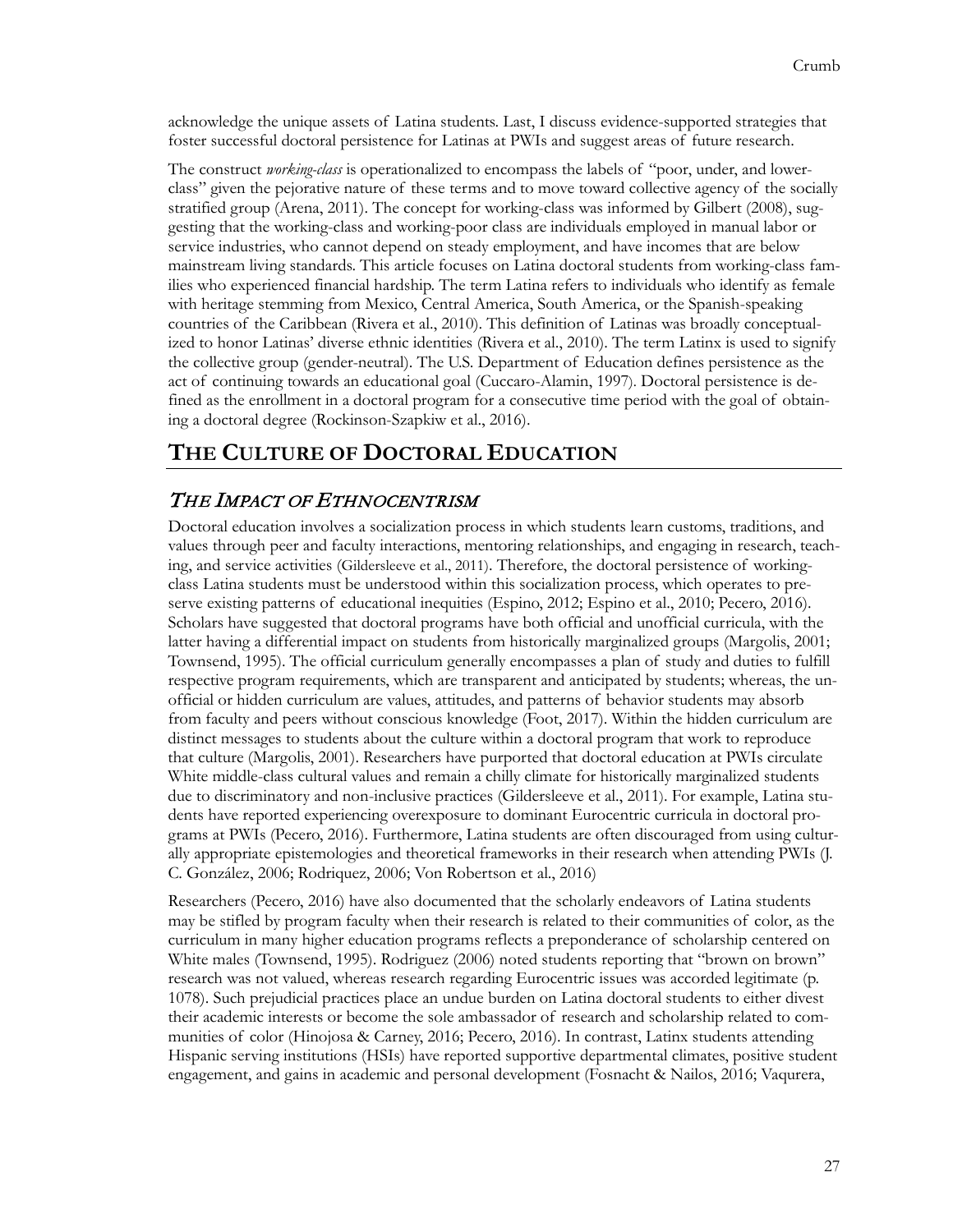2007). Despite the sense of belonging and support for academic advancement Latinx students experience at HSIs, these intuitions are less likely to offer doctorate level programs across various disciplines in comparison to non-HSIs (Fosnacht & Nailos, 2016). Consequently, there is a continued need for doctoral programs at PWIs to examine discriminatory practices and create inclusive environments in which working-class Latinas doctoral students can find support systems that aid in doctoral persistence.

### EXPERIENCES OF TOKENISM AND SELF-CENSORSHIP

The underrepresentation of working-class Latinas in doctoral programs at PWIs often results in experiences of tokenism and self-censorship (Franklin et al., 2014; Hinojosa & Carney, 2016; Pecero, 2016). Tokenism refers to the experience of being over-observed, stereotyped, and excluded due to identification with a minority status (Kanter, 1977). Self-censorship is the act of suppressing one's voice or involvement, typically out of fear or deference to others' sensibilities (Rodriguez, 2006). In an ethnographic study of 22 Latinx doctoral students at PWIs, Gildersleeve et al. (2011) found that nearly all student participants reported tokenism experiences in which they were often asked to provide answers to classmates about their entire culture or gender. Likewise, Hernández (2015) reported that Latinx students are often perceived as cultural ambassadors, as they are called to serve as the Latinx representative on university committees and entrenched in programmatic efforts to recruit Latinx students. These additional efforts may be psychologically and physically taxing to workingclass ethnic minority doctoral students, as their White, middle, or upper-class counterparts may not assume these same responsibilities in doctoral programs (Crumb et al., 2020). Contrarily, Aguirre-Covarrubias et al.'s (2015) survey of Latina graduate engineering students attending HSIs found that students reported positive experiences with faculty instructors who were supportive and encouraging, had high expectations, and provided academic and personal advice that contributed to their persistence. However, it is important to note that although students had exposure to diverse faculty of similar ethnic/racial backgrounds who contributed to their persistence, they still reported a lack of financial support and working multiple jobs, as they did not have enough funding to cover additional expenses associated with graduate school. Additionally, the researchers noted that a study participant faced discrimination related to having a child while pursuing a graduate program. Hence, Latinas' propensity to face challenges in doctoral education due to their multiple identities is prevalent across settings.

Experiences of discrimination often beget self-censorship, which emerges as a consequence of underrepresented students continually negotiating when and how to respond to discrimination. Some Latina students have responded to incessant discrimination and prejudicial occurrences by saying as little as possible and silencing their voices (C. G. González, 2014; Rodriquez, 2006). Furthermore, researchers (Hinojosa & Carney, 2016; Pecero, 2016) noted that Latina doctoral students who reported high levels of discrimination and tokenism protected themselves by disengaging in class and attempting to finish their programs expeditiously, whereas other Latina doctoral students chose to depart from academia due to racial battle fatigue (Franklin et al., 2014) in trying to meet oppressive academic norms (Ayala & Ramirez, 2019; Hernández, 2015).

### CONFLICTS IN SOCIAL CLASS LOYALTY

Conflicting social class loyalty further complicates doctoral persistence and is proposed as one of the most prominent issues for working-class women in doctoral education at PWIs (Crumb et al., 2020). Working-class Latinas may experience cultural incongruities or dissonance as they attempt to interfuse aspects of their ethnic and socioeconomic backgrounds with the social mores of doctoral education at PWIs (Pecero, 2016; Ramirez, 2017). Accordingly, Latina students may feel pressure to isolate from their families or culture to assimilate to the culture of doctoral education (Pecero, 2016; Ramirez, 2017). Making such adjustments is potentially stressful for working-class women doctoral students because they may perceive themselves as no longer fitting in with their working-class family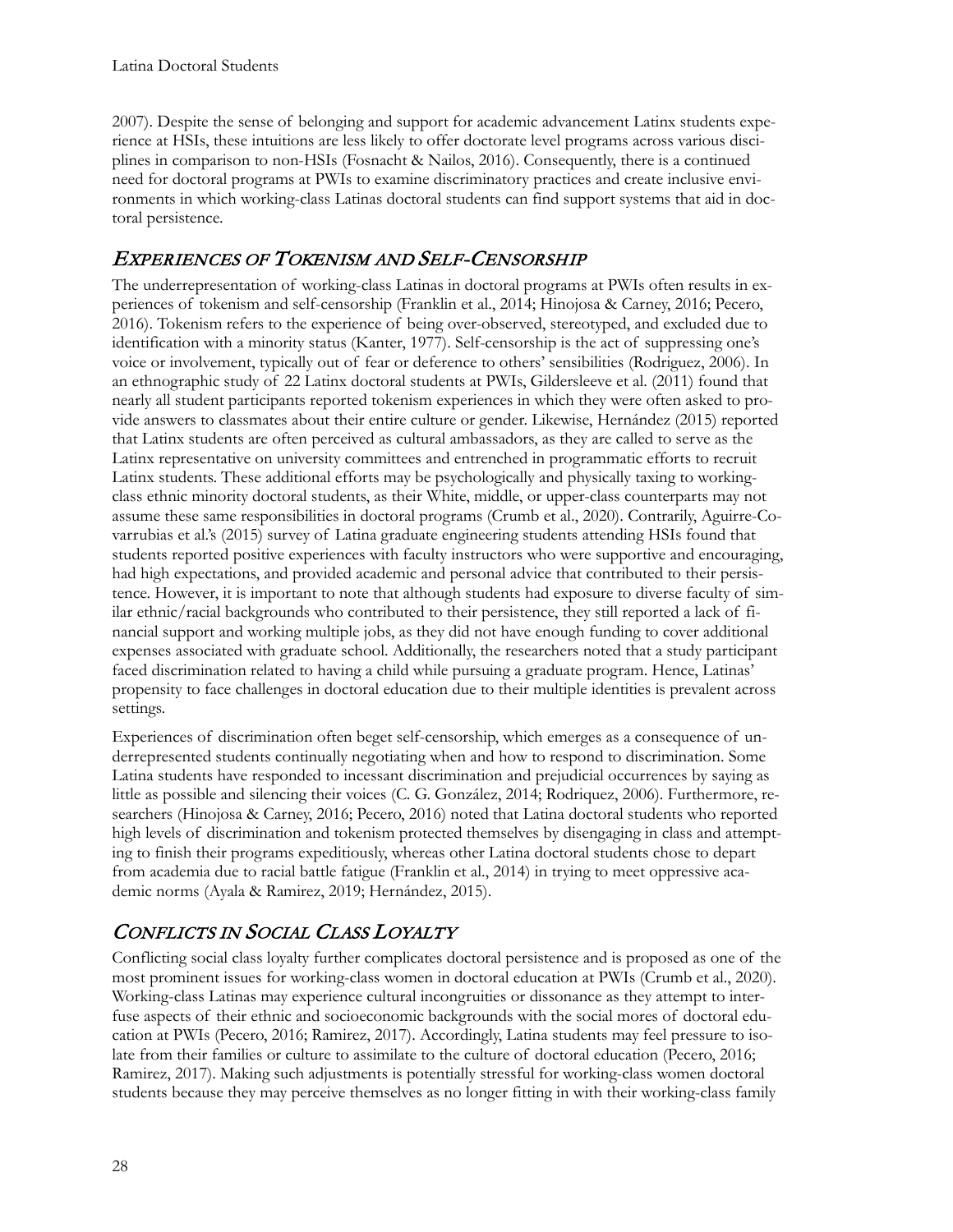and friends, nor do they feel a sense of belonging in the privileged setting of the program (Pecero, 2016). The doctoral socialization process may pressure Latinas to conform to alternative values even if they coincide with their personal values and attitudes (Acevedo-Gil & Madrigal-Garcia, 2018). Moreover, the conformist nature of doctoral education may exacerbate the elusiveness of self-identity and a sense of belongingness for working-class Latina doctoral students with ongoing financial concerns (Ramirez, 2017).

### THE IMPACT OF FINANCIAL CHALLENGES ON STUDENT PERSISTENCE

Working-class Latina doctoral students face significantly more financial struggles due to their low socioeconomic origins than their middle or upper-class peers as they strive for upward mobility (Hernández, 2015; Ramirez, 2017). Psychological distress, decreased ability to focus, and pressure to graduate sooner are among many factors frequently cited as secondary effects of financial challenges faced by working-class students (Crumb et al., 2020; Ramirez, 2017). Working-class women doctoral students at PWIs may be less likely to disclose distress regarding financial challenges to faculty and peers. The unwillingness to disclose financial distress attributed to the shame and inferiority attached to a working-class status (i.e., internalized classism) could be detrimental to working-class Latina doctoral students' academic performance. In addition, researchers identified that working-class doctoral students often have full-time off-campus jobs or multiple part-time jobs to account for unmet financial needs (Cueva, 2013; Holley & Gardner, 2012), which detracts from their engagement in academic activities.

### FAMILIAL SUPPORT AND DOCTORAL PERSISTENCE

In a quantitative study of 273 doctoral students nationwide, Warnock and Appel (2012) identified that deprivation of familial intellectual support, financial resources, and graduate support networks significantly hampered working-class doctoral students' achievement. Warnock and Appeal reported that working-class doctoral students were less likely to consult parents or family members about their academic experiences in comparison to graduate students from middle and upper-class backgrounds. Through the analysis of autoethnographies, Tokarczyk and Fay (1993) posited that many workingclass women students did not consider their family as a useful social or financial resource in their graduate education endeavors.

On the contrary, current researchers noted that Latinas value the support from their romantic partners, parents, children, and other relatives and identify this support as vital to doctoral persistence (Hinojosa & Carney, 2016; Ramos, 2020; Sanchez, 2015). Furthermore, researchers found that high achieving Latinas from lower socioeconomic backgrounds had a continued sense of responsibility to their families (i.e., familismo) to be successful, which helped them to successfully persist in doctoral and professional degree programs (Ramirez, 2017). Specifically, family support may help Latina doctoral students garner self-confidence and decrease self-doubt (Ramos, 2020). Despite these findings, [Hernández](https://www.tandfonline.com/author/Hern%C3%A1ndez%2C+Estee) (2015) reported that Latina doctoral students might sometimes withdraw from their families due to the academic and personal stress they face in their programs. Latina scholars (Espino et al., 2010) illuminated how working-class students faced difficult circumstances such as feelings of separation and pondered how to unite pursuing doctoral level education and the networks that ensue from engagement in academe with their working-class identities. The authors note that physical and psychological distance from the institution and home may exacerbate feelings of separation (Espino et al., 2010). In essence, researchers have generated multiple interpretations of the significance of familial support regarding Latinas' persistence in doctoral education and note that working-class students still experience dissonance between integrating their academic identity into their family or "home" identity (Espino et al., 2010; Kiyama, 2018). These issues are vital as many Latina students may be first-generation doctoral students and their families may provide social support but have limited guidance on how to navigate the idiosyncrasies of doctoral level education (Ramos, 2020).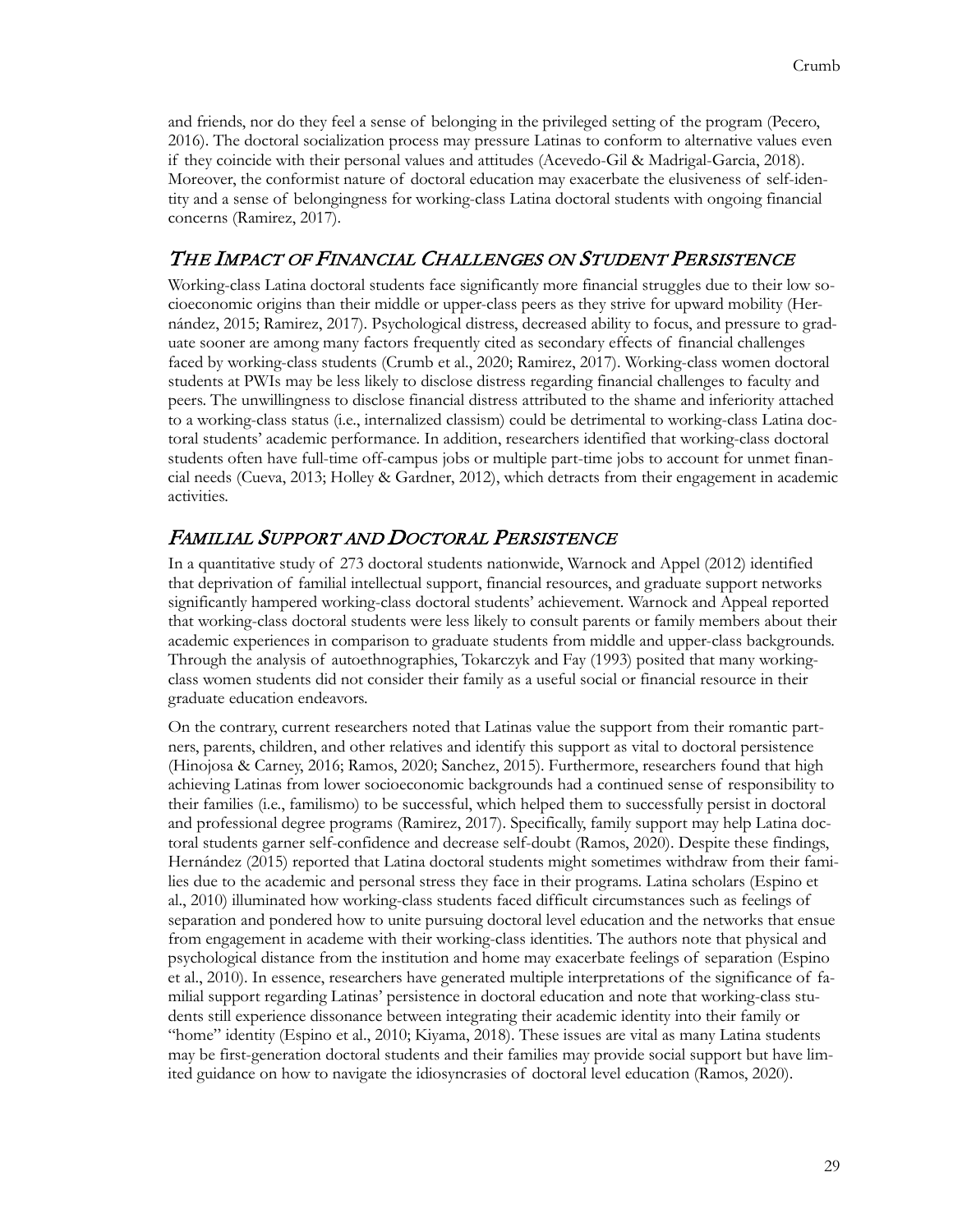Overall, a review of the extant literature establishes that researchers have made noteworthy contributions to aid in understanding the experiences of Latina students and doctoral students from workingclass backgrounds. However, an increased focus on working-class Latina students' experiences in doctoral level programs at PWIs is still warranted. Most studies on Latinx students are focused on the undergraduate student population and few of these studies demarcate the construct of social class status alongside how Latina students' gender, ethnicity, and other identities influence doctoral persistence (Aguirrre-Covarrubias et al., 2015). The following sections provide an overview of two theoretical frameworks that challenge the hegemonic structures of doctoral education at PWIs and emphasize the multiple identities of Latinas.

## **LATCRIT**

Doctoral education is a conduit for social reproduction due to its replication of structured power relations between privileged social classes that maintain social hierarchies (Bourdieu, 1977; Espino, 2012). LatCrit stems from Critical Race Theory, which aims to challenge dominant ideologies that support racialized inequities (Solorzano & Bernal, 2001). LatCrit elucidates Latinx individuals' multidimensional identities and the intersectionality of racism, sexism, classism, and other forms of oppression they may experience (Solorzano & Bernal, 2001). Along with offering a robust analysis of how gender roles and expectations impact the lives of Latina women (Hernandez-Truyol, 1997), the fundamental tenants of LatCrit and CRT are (a) the acknowledgment that racism is a fundamental part of American society that exists within institutional structures, (b) the challenge of dominant ideologies that uphold faulty views of the existence of an equal opportunity for people of color, (c) the active propagation of social justice, and (d) the centralization of marginalized voices (Delgado & Stefancic, 2001; Solorzano & Bernal, 2001). LatCrit discourse calls for transformative research to centralize the marginalized voice and recognize Latinx persons as legitimate creators of knowledge (Hernandez-Truyol, 1997). Situating the current article within the LatCrit framework allows for an intricate depiction of doctoral persistence centered on working-class Latinas' experiences and voices. The use of LatCrit highlights the manifestations of colorblind and class-blind ideology in educational spaces, which results in ignoring the systemic barriers working-class Latinas face in matriculating to and persisting in doctoral education at PWIs.

## **MULTIRACIAL FEMINISM**

I selected Multiracial Feminism as a corresponding framework to assure an examination of the distinctive identities and socio-cultural complexities of Latinas' family, school, and community lives and how they collectively shape their doctoral education experiences. Multiracial Feminism is a theoretical and practical paradigm developed by women of color whose social locations provided them with unique perspectives on self and societal structures (Zinn & Dill, 1996). Unlike theoretical frameworks that analyze one structure of ascribed marginalization and generally omit or subsume all others, multiracial Feminism problematizes race, class, and gender inequities (Ramirez, 2013). Multiracial feminist discourse proposes that one or another form of identity may be salient in an individual's conscious at any given moment (Ramirez, 2013). Inclusive feminist inquiry calls for researchers to avoid the erasure of women of color experiences in literature by analyzing the power relations that constitute all social constructions of identity that shape women's lives in distinctive ways (Zinn & Dill, 1996). Multiracial Feminism maintains that women experience overlapping forms of privilege and subordination depending on their race, social class, gender, sexual orientation, and the setting (Zinn & Dill, 1996). Within the constraints of multiple ascribed marginal identities, Multiracial Feminist discourse emphasizes that women create viable lives for themselves, their families, and their communities (Zinn & Dill, 1996). Using Multiracial Feminism alongside LatCrit will allow for the readers to embrace the subjective view of Latinas' educational experiences while simultaneously taking a critical look at structures within higher education systems at PWIs that serve to impede or support their doctoral persistence.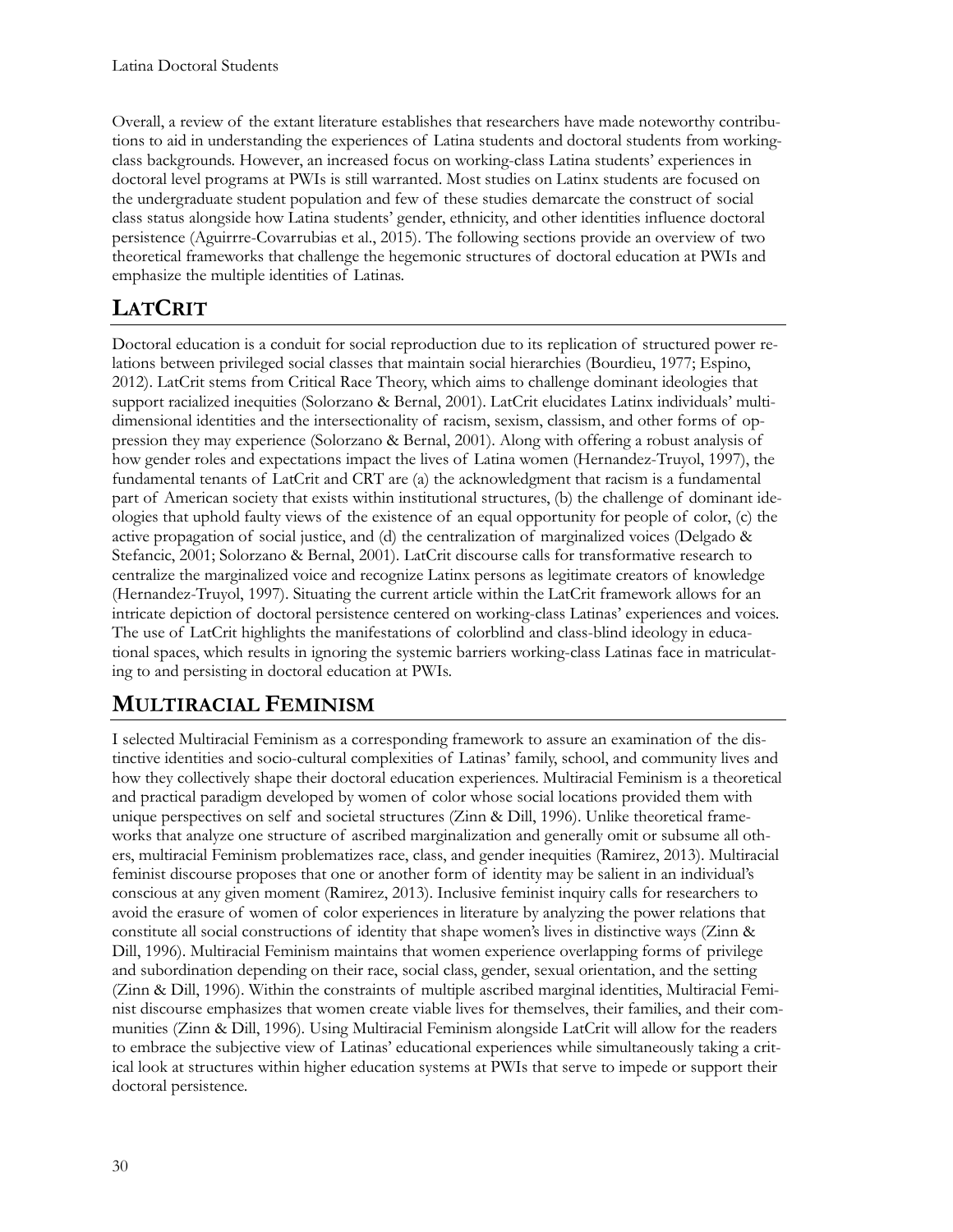## **FOSTERING THE SUCCESS OF WORKING-CLASS LATINA DOCTORAL STUDENTS**

Economic differences do not have to result in differences in academic achievement for working-class Latina doctoral students. Doctoral students at PWIs who access resources early in their doctoral studies are more likely to persist to graduation (Crumb et al., 2020). Researchers have documented supportive structures that may influence the successful persistence of working-class Latina doctoral students at PWIs. The following section outlines evidence-supported strategies that may support Latinas' doctoral persistence at PWIs. The following discussion is delineated into two sections: *personal factors* and *institutional factors.*

### PERSONAL FACTORS

#### **Embracing personal agency and academic efficacy**

Working-class Latina doctoral students often consider their underprivileged upbringing as an aspect that has aided their persistence. Researchers have suggested that working-class students expect hard work unaccompanied by a sense of entitlement (Crumb et al., 2020; Richardson et al., 2004). In accordance, working-class women doctoral students may have more confidence in their intellectual ability and merit in educational environments (Crumb et al., 2020). Whereas past researchers have purported that working-class minority students experienced feelings of inferiority and shame (Sánchez et al., 2011), other researchers (Crumb et al., 2020; Hinojosa & Carney, 2016; Pecero, 2016; Ramos, 2020) revealed that these students were confident in their academic ability and reported fewer feelings of inferiority in elitist doctoral environments. Using LatCrit as a lens, it is apparent that Latinas and working-class students have much confidence in their academic capabilities. It is vital to seek literature created by and centered on Latinx scholars to counter deficit-based ideology related to their academic capacities (Ramos, 2020).

#### **Embracing familismo**

Latina working-class women students have identified that their families' display of emotional support and love positively influenced their doctoral persistence (Corona et al., 2017; Hernández, 2015; Pecero, 2016; Ramos, 2020). Family connectedness has special resonance for working-class doctoral students as they are often pressured to disassociate themselves from their backgrounds and conform to the middle-class standards (i.e., hidden curriculum) of predominantly White academic environments. Support from family members is associated with positive social adjustment and emotional well-being (Sarubbi et al., 2019), both of which are imperative as students adapt to the rigors of doctoral level education. Accordingly, Latinx working-class parents are often highly supportive of the students' doctoral endeavors, although the parents may be less familiar with higher education and language differences may exist (Ceja, 2004; Espino et al., 2010; Ramos, 2020). High achieving Latinas are often raised in families in which education is valued (Kiyama, 2018; Ramos, 2020). This value placed on higher education counters evoked stereotypes that working-class Latinx parents are anti-intellectual and disinterested in their descendants' educational pursuits (Kiyama, 2018).

Moreover, family support should be seen as a larger collective of individuals rather than solely parents (Kiyama, 2018). As stated earlier, multiracial feminist scholars suggest one or another form of identity may be salient at a given time, depending upon the setting. Accordingly, when considering doctoral level education, it is imperative to consider the inclusion of a student's romantic partners and children, as there is a need to include salient roles of partner/spouse or mother in the doctoral journey (Trepal et al., 2014). The entire familial unit can benefit from an increased understanding of the responsibilities of doctoral students (e.g., conference travel) and the time-dedication necessary for these endeavors.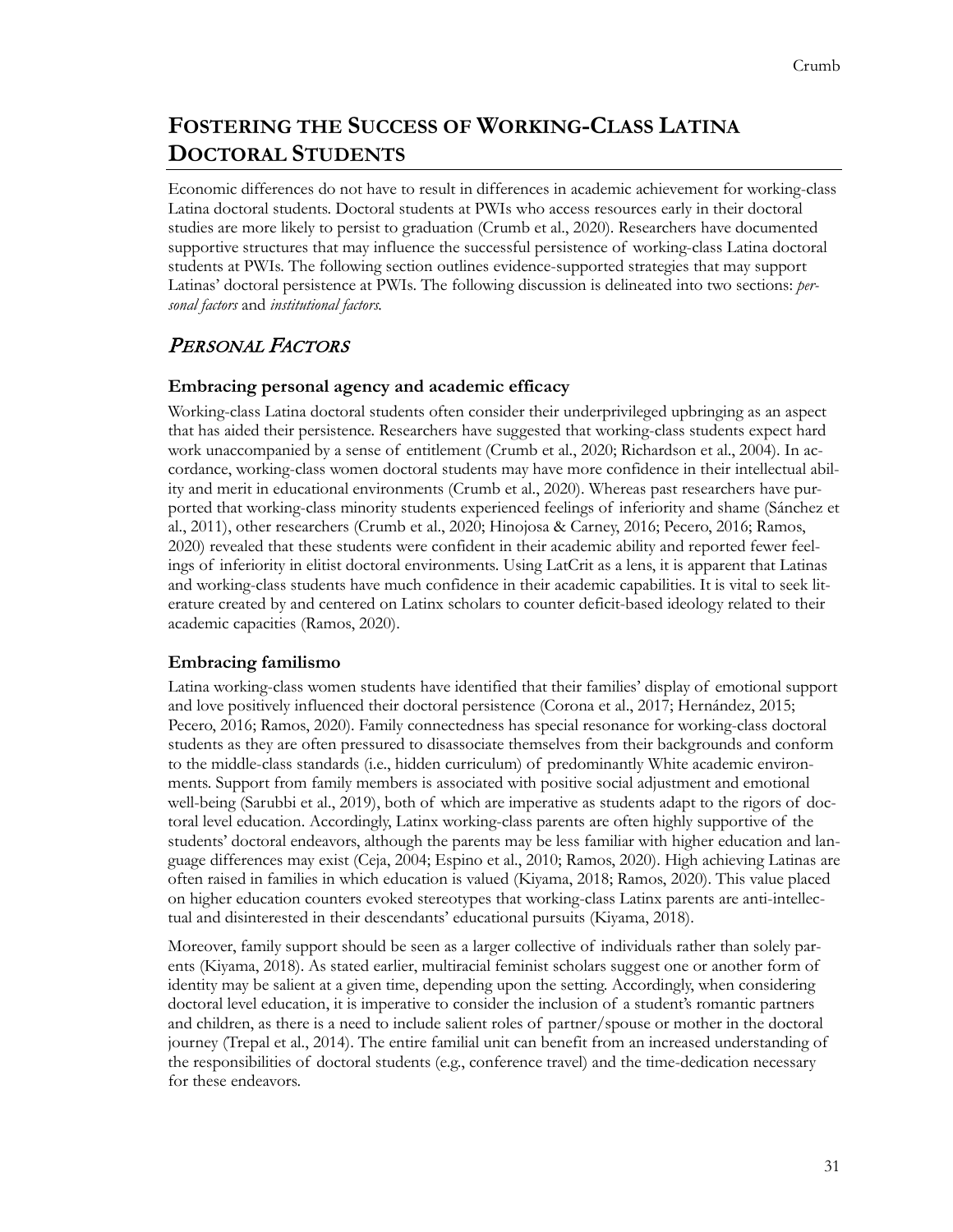#### **Recognizing the myth of meritocracy**

The emulation of family-related values regarding work-ethic is identified as a strategy of persistence in managing academic workloads and persevering through hardships. Working-class women students have an early understanding that they have to put forth additional effort to be equally productive in doctoral education (Crumb et al., 2020; Vasil & McCall, 2018). LatCrit reminds us that institutions of education uphold faulty views of the existence of an equal opportunity for students of color (Solorzano & Bernal, 2001). Working-class Latina women students often recognize that the system of meritocracy that is valued and emphasized in working-class families conflict with the racist, sexist, and classist structures of the academy (Vasil & McCall, 2018). Nevertheless, access to privileged networks to ascertain social capital may still be necessary for working-class Latina doctoral students to receive equitable educational opportunities.

#### **Establishing peer support networks**

Researchers have identified that forming peer networks provided Latina students with an immediate outlet to express their feelings and frustrations regarding their experiences in sometimes hostile doctoral education environments (Patterson-Stephens [& Hernández,](https://www.tandfonline.com/author/Hern%C3%A1ndez%2C+Estee) 2018). Additional scholars (Acevedo-Gil & Madrigal-Garcia, 2018; Ramirez, 2014) echoed support for these findings suggesting that Latina students who have difficulty finding support in their program should turn to peers outside of their departments or to social media [\(Hernández](https://www.tandfonline.com/author/Hern%C3%A1ndez%2C+Estee) 2015). Communalism is a critical aspect of working-class Latina students' retention and persistence (Acevedo-Gil & Madrigal-Garcia, 2018). Personal connections with peers are important in enhancing working-class doctoral students' sense of belonging at PWIs (Crumb et al., 2020; Espino et al., 2010; Patterson-Stephens & [Hernández](https://www.tandfonline.com/author/Hern%C3%A1ndez%2C+Estee), 2018). This sense of belonging mirrors the concept of *personalismo*, that close personal relationships are important in the Latinx culture (Adames & Chavez-Dueñas, 2017).

### INSTITUTIONAL FACTORS

#### **Creating inclusive academic environments**

Although doctoral education has a critical role in reproducing class stratification, programs and institutions can also provide opportunities for disrupting dominant ideologies and practices (Acevedo-Gil & Madrigal-Garcia, 2018; Gildersleeve et al., 2011; Ramirez, 2017). Researchers have indicated that the successful persistence of working-class Latina doctoral students is influenced by (a) welcoming campuses that support diverse cultural identity (J. C. González, 2006; Ramirez, 2013), (b) department-wide support systems and support programs (Acevedo-Gil & Madrigal-Garcia, 2018), (c) diverse staff and faculty members who expose students to diverse curriculum (Espino, 2012; J. C. González, 2006), and (d) positive undergraduate and master's level experiences that help to build resiliency (J. C. González, 2006). Latina students who feel less conflict between their institutions and personal identities have more positive educational experiences (Vasil & McCall, 2018; Winkle-Wagner & McCoy 2018). Given these points, it is important to note that doctoral students with multiple minority identities endure an increased amount of psychological stress while pursuing higher education (Corona et al., 2017). Additionally, many working-class students may be first-generation doctoral students and experience uncertainty as they transition to doctoral study (Warnock & Appel, 2012).

#### **Formal faculty mentorships**

Mentorships are underscored as significant to promote the persistence of working-class Latina students (Acevedo-Gil & Madrigal-Garcia, 2018; Ramos, 2020). Increasing mentorships and diversity in graduate programs at PWIs may positively influence students' academic and social engagement, which in return, may help students to persist in potentially hostile environments (Figueroa & Rodriguez, 2015; Mireles-Rios & Garcia, 2019). Studies related to the successful persistence of Latina students at HSIs have shown that within-group mentoring (e.g., same race/ethnicity, or gender) helps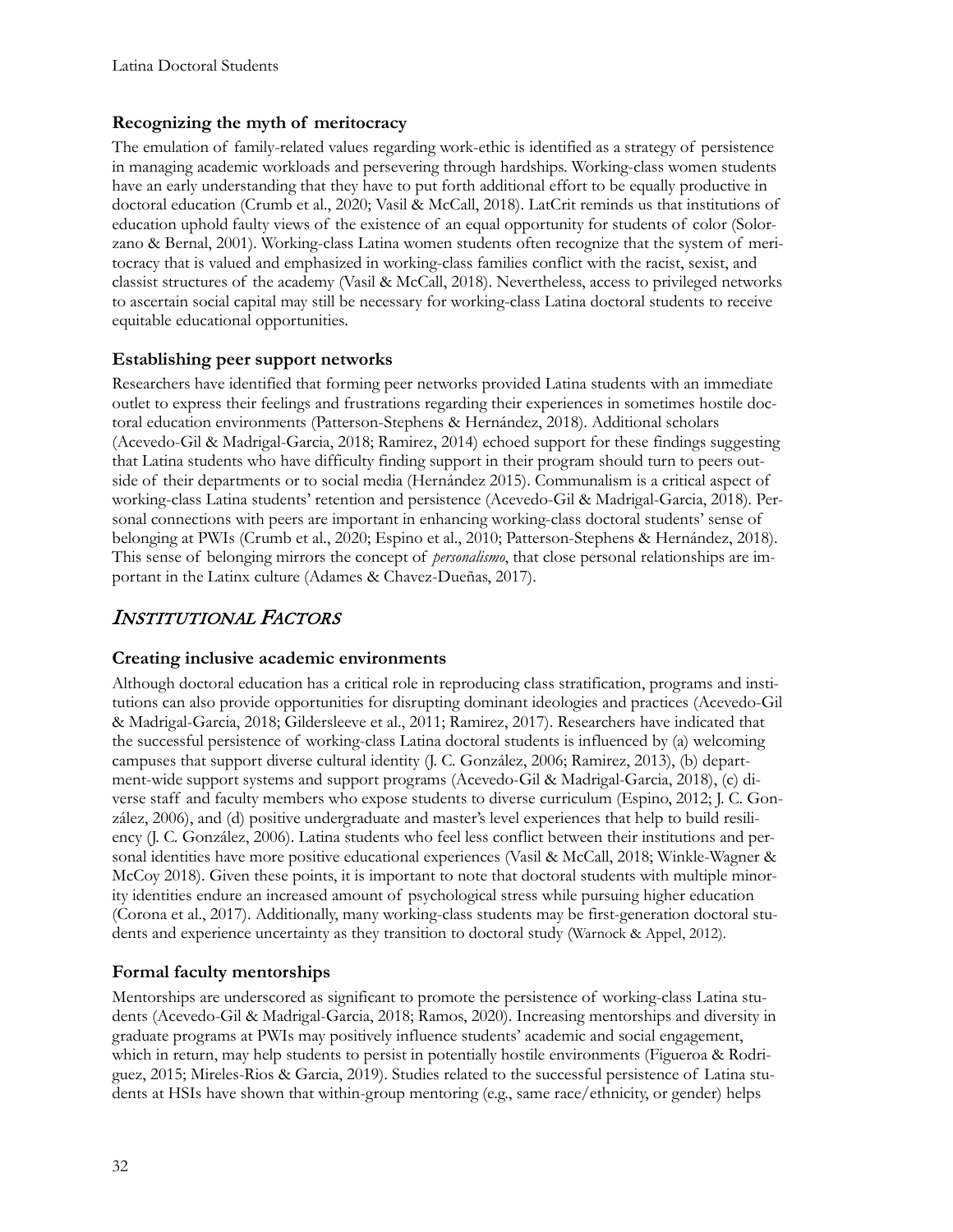Latinas develop a greater level of self-confidence in their academic endeavors (Vaquera, 2007). However, with less representation of Latinx faculty at PWIs (Gutiérrez et al., 2019), cross-cultural mentorships may be necessary. Supportive cross-cultural mentoring relationships that promote students' persistence can be established across any culture, age group, or gender (Crumb et al., 2020) as multiracial feminist discourse champions that one or another form of identity may be salient considering the setting and situation (Zinn & Dill, 1996). Furthermore, interacting with individuals who are different from oneself helps counter stereotypes and decreases discriminatory behavior (Vaquera, 2007). Hinojosa and Carney (2016) emphasized the importance of intentional academic mentorship for Latinas to support their professional endeavors, such as including students in research, teaching, and service initiatives.

#### **Class conscious faculty**

LatCrit scholars espouse that classism, along with racism and sexism, exists within higher educational systems (Solorazano & Yosso, 2001). Tinto (1993), a noted theorist in doctoral student retention, asserted that when students feel valued and appreciated in their educational experience, they are often willing to accept considerable economic hardships to continue their education. Class conscious faculty may aid working-class Latina's persistence by arranging graduate assistantships or connecting them to personal support networks outside of the institution. Thus, institutional administrators can require faculty to attend training or professional development workshops related to recognizing social class biases and how they are propagated in various recruitment and admissions procedures. Many faculty serve as doctoral advisors, and researchers suggested that in cases of the hidden curriculum, faculty advisors can minimize students' obstacles by making expectations explicit, sharing power and access to resources, and creating relationships of trust with students in which they can openly express their needs (Harding-DeKam et al., 2012).

### **IMPLICATIONS FOR HIGHER EDUCATION AS A FIELD OF STUDY**

The present article has important implications related to how higher education faculty can decrease the dissonance working-class Latinas experience as they integrate their academic and home identities and strive to persist in doctoral programs at PWIs. Accordingly, there are several ways to support Latina's doctoral persistence. University faculty and other personnel can engage the entire family unit into the doctoral transition process, as researchers have shown that familismo has a positive influence on Latinas doctoral persistence. Hence, it is recommended that academic programs expand initiatives to help Latinas transition to and persist in doctoral programs. An example is the use of inclusive and comprehensive orientation initiatives. Doctoral program coordinators can create innovative new student orientations such as including break-out rooms for students to meet with staff in financial aid to gain information about funding, meet writing center and library personnel, meet peers in student organizations, and create online access to these resources as well (Sarubbi et al., 2019). New student orientations can also be used as a source of academic and social integration by having break-out rooms for Latinas to meet with individual faculty and peers to discuss research interests and current grant projects. Programs could go a step further by recognizing Latinas with family caregiving responsibilities and support the creation of peer support groups for students who are caregivers and have them network at orientation. There are also important implications related to providing inclusive curricula and culturally responsive pedagogy. University educators at PWIs should strive to offer a diverse curriculum that will ensure that working-class Latina students are exposed to content that reflects their life experiences. Programs faculty can design courses that specifically address workingclass histories, social class stratification, and facilitate connections between students' personal histories and course content (Crumb et al., 2020).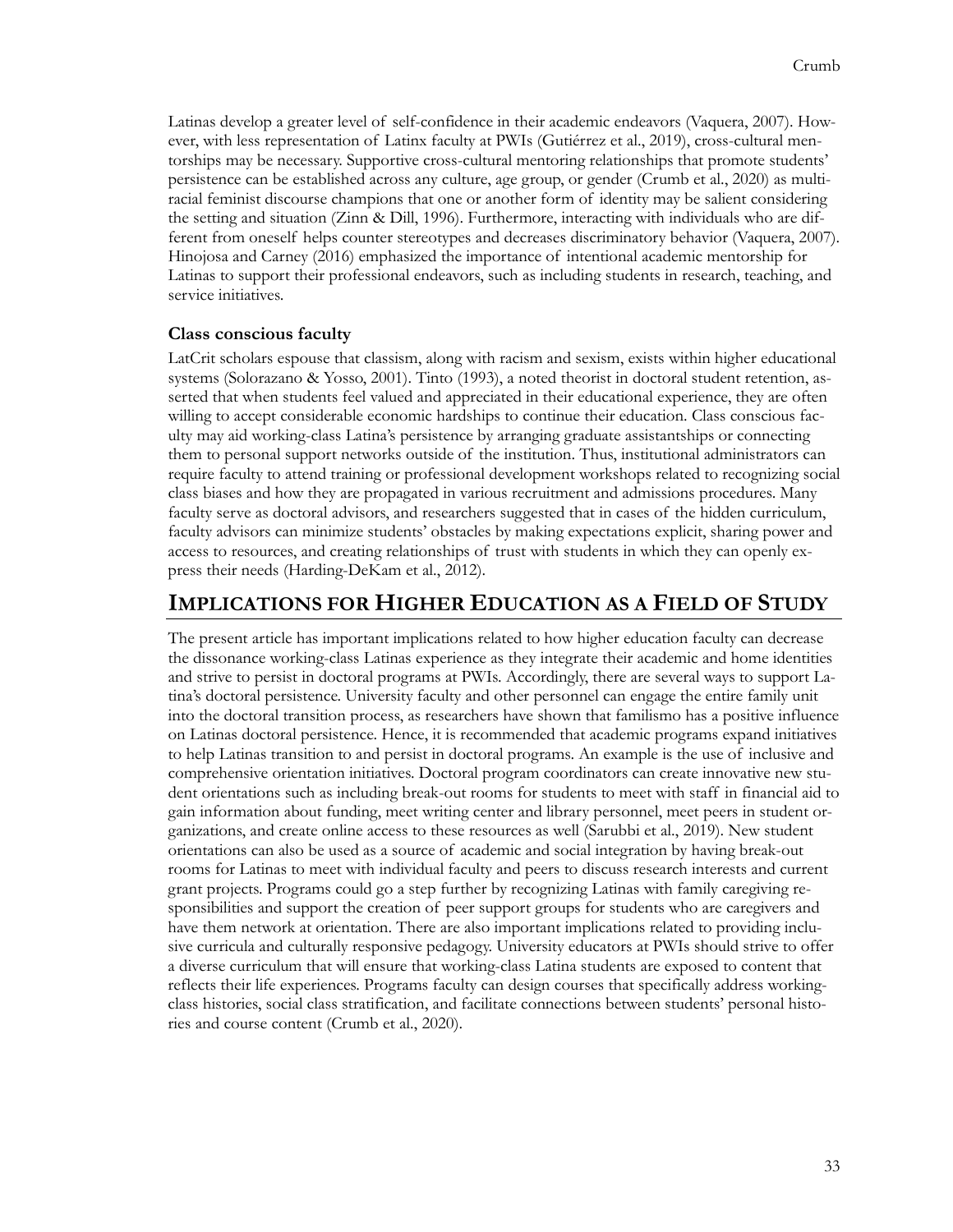## **CONCLUSION**

Working-class Latinas enter higher education with a variety of unique academic and non-academic attributes that influence their successful persistence in doctoral programs at PWIs. This article emphasizes how factors such as embracing familismo and creating inclusive academic programs and environments with class conscious faculty may contribute to the doctoral persistence of Latinas from economically disadvantaged backgrounds. Nonetheless, there is a need for additional studies to gain further understanding of factors that influence the doctoral persistence of Latinas at PWIs (Corona et al., 2017). Further development of transformative research in this area may improve inclusiveness and potentially increase access to doctoral-level education for economically disadvantaged students. A large portion of research studies that examined the influence of social class status on educational experiences has been conducted using quantitative methodological approaches (Liu et al., 2004). As a result, students' personal perspectives and insights are often excluded from the literature. Variations in research methodology would provide a more comprehensive understanding of working-class Latinas' doctoral experiences. Researchers can use various qualitative approaches such as autoethnography and case studies that allow for counter-storytelling and testimonios that give a subjective voice to Latinas' experiences in doctoral education. These scholarly inquiry approaches support the tenants of LatCrit that challenge dominant ideologies and centralize the voices and experiences of working-class Latinas.

Furthermore, continuing to build on research that explores the complex relationships between socioeconomic status, first-generation doctoral status, academic and social integration, and family engagement is vital. For example, researchers have identified that families of students of color, first-generation, and economically disadvantaged students are at risk of feeling less engaged by the educational system; yet, most of this research is focused on the undergraduate student population. Thus, there is a need for research on how these families experience the doctoral transition process. Researchers can consider the application of frameworks such as LatCrit and Multiracial Feminism in their studies as well as Chicana feminist epistemology (Calderón et al., 2012)) that have been used to explore the educational experiences of Latinas. Scholars must continue to examine Latinas' successful educational experiences to challenge the long-standing inequities in doctoral education at PWIs and explore the personal and institutional factors that support their successful persistence.

### **REFERENCES**

- Acevedo-Gil, N., & Madrigal-Garcia, Y. (2018). Mentoring among Latina/o scholars: Enacting spiritual activism to navigate academia. *American Journal of Education, 124(*3), 313-344. <https://doi.org/10.1086/697212>
- Adames, H. Y. & Chavez-Dueñas, N. Y. (2017*). Cultural foundations and interventions in Latino/a mental health: History, theory, and within-group differences*. Routledge, Taylor & Francis Group. <https://doi.org/10.4324/9781315724058>
- Aguirre‐Covarrubias, S., Arellano, E., & Espinoza, P. (2015). "A pesar de todo"(despite everything): The persistence of Latina graduate engineering students at a Hispanic‐serving institution. *New Directions for Higher Education*, *2015*(172), 49-57. <https://doi.org/10.1002/he.20152>
- Arena, J. (2011). Bringing in the Black working class: The Black urban regime strategy. *Science and Society*, *75*(2), 153-179.<https://doi.org/10.1521/siso.2011.75.2.153>
- Ayala, M. I., & Ramirez, C. (2019). Coloniality and Latinx college students' experiences. *Equity & Excellence in Education, 52*(1), 129-144.<https://doi.org/10.1080/10665684.2019.1635542>
- Bourdieu, P. (1977). *The outline of a theory of practice*. Cambridge University Press. <https://doi.org/10.1017/CBO9780511812507>
- Calderón, D., Bernal, D. D., Huber, L. P., Malaon, M. C., & Velez, V. N. (2012). A chicana feminist epistemology revisited: Cultivating ideas a generation later. *Harvard Educational Review, 82*(4), 513-539. <https://doi.org/10.17763/haer.82.4.l518621577461p68>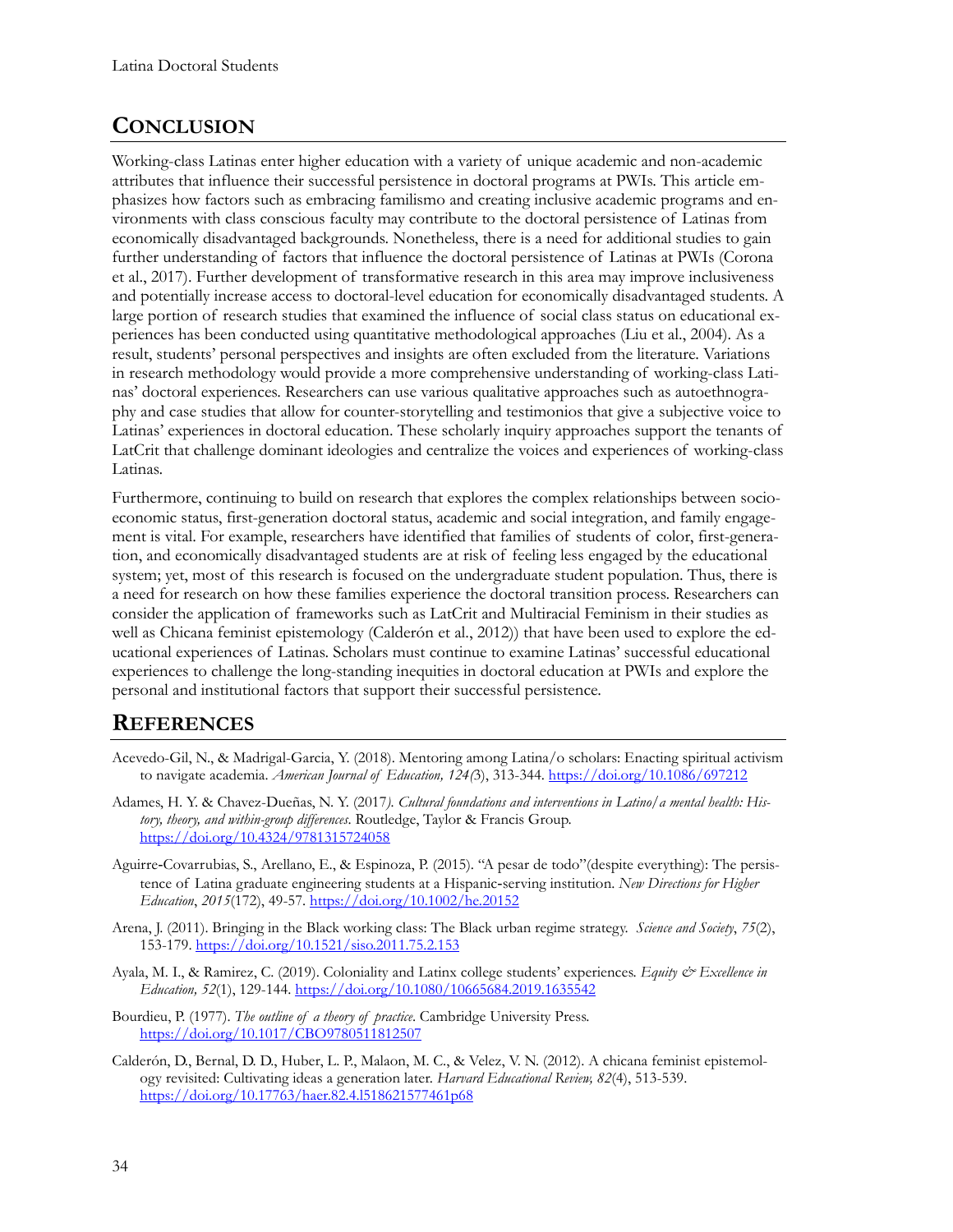- Ceja, M. (2004). Chicana college aspirations and the role of parents: Developing educational resiliency. *Journal of Hispanic Higher Education, 3*(4), 338-362.<https://doi.org/10.1177/1538192704268428>
- Corona, R., Rodríguez, V. M., McDonald, S. E., Velazquez, E., Rodríguez, A., & Fuentes, V. E. (2017). Associations between cultural stressors, cultural values, and Latina/o college students' mental health. *Journal of Youth and Adolescence, 46*(1), 63-77. [https://doi.org/10.1007/s10964](https://doi.org/10.1007/s10964-016-0600-5)-016-0600-5
- Crumb, L., Haskins, N., Dean, L., & Avent Harris, J. (2020). Illuminating social-class identity: The persistence of working-class African American women doctoral students. *Journal of Diversity in Higher Education, 13*(3), 215-227. <https://doi.org/10.1037/dhe0000109>
- Cuccaro-Alamin, S. (1997). *Postsecondary persistence and attainment* (No. 13). National Center for Education Statistics, U.S. Department of Education, Office of Educational Research and Improvement.
- Cueva, B. M. (2013). *Theorizing the racial and gendered educational experiences of Chicanas and Native American women at the PH. D. level in higher education: Testimonios of resistance, defiance, survival, and hope* [Doctoral dissertation, UCLA].
- Delgado, R., & Stefancic, J. (2001). *Critical Race Theory: An introduction.* New York University Press. <https://doi.org/10.1093/acref/9780195301731.013.51089>
- Espino, M. M. (2012). Seeking the 'truth' in the stories we tell: The role of critical race epistemology in higher education research. *Review of Higher Education: Journal of the Association for the Study of Higher Education*, *36*(1), 31-67. http[s://doi.org/10.1353/rhe.2012.0048](https://doi.org/10.1353/rhe.2012.0048)
- Espino, M. M., Muñoz, S. M., & Marquez Kiyama, J. (2010). Transitioning from doctoral study to the academy: Theorizing trenzas of identity for Latina sister scholars. *Qualitative Inquiry, 16*(10), 804-818. <https://doi.org/10.1177/1077800410383123>
- Figueroa, J. L., & Rodriguez, G. M. (2015). Critical mentoring practices to support diverse students in higher education: Chicana/Latina faculty perspectives: Critical mentoring practices to support diverse students. *New Directions for Higher Education, 2015*(171), 23-32. <https://doi.org/10.1002/he.20139>
- Foot, R. E. (2017). *"It's not always what it seems": Exploring the hidden curriculum within a doctoral program* [Doctoral dissertation, Kent State University].
- Fosnacht, K., & Nailos, J. N. (2016). Impact of the environment: How does attending a Hispanic-serving institution influence the engagement of baccalaureate-seeking Latina/o students? *Journal of Hispanic Higher Education*, *15*(3), 187–204. <https://doi.org/10.1177/1538192715597739>
- Franklin, J. D., Smith, W. A., & Hung, M. (2014). Racial battle fatigue for Latina/o students: A quantitative perspective. *Journal of Hispanic Higher Education, 13*(4), 303-322. <https://doi.org/10.1177/1538192714540530>
- Gilbert, D. L. (2008). *The American class structure in an age of growing inequality* (7th ed.). Pine Forge Press
- Gildersleeve, R., Croom, N. N., & Vasquez, P. L. (2011). "Am I going crazy?!": A critical race analysis of doctoral education. *Equity & Excellence in Education*, *44*(1), 93-114. <https://doi.org/10.1080/10665684.2011.539472>
- González, C. G. (2014). Women of color in legal education: Challenging the presumption of incompetence. *The Federal Lower*. [https://papers.ssrn.com/sol3/papers.cfm?abstract\\_id=2470660](https://papers.ssrn.com/sol3/papers.cfm?abstract_id=2470660)
- González, J. C. (2006). Academic socialization experiences of Latina doctoral students: A qualitative understanding of support systems that aid and challenges that hinder the process. *Journal of Hispanic Higher Education*, *5*(4), 347-365.<https://doi.org/10.1177/1538192706291141>
- Gutiérrez, L. M., Rodríguez-Newhall, A., Mora, A., Areguin, M. A., & Salazar, M. (2019). 'Too many to count': Experiences of microaggressions for Latinx students at a predominantly white institution in the age of Trump. *NCID Currents*, *1*(1). <https://doi.org/10.3998/currents.17387731.0001.105>
- Harding-DeKam, J. L., Hamilton, B., & Loyd, S. (2012). The hidden curriculum of doctoral advising. *NACADA Journal, 32*(2), 5-16. [https://doi.org/10.12930/0271](https://doi.org/10.12930/0271-9517-32.2.5)-9517-32.2.5
- Hernández, E. (2015). Hermandad: Twitter as a counter-space for Latina doctoral students. *Journal of College and Character, 16*(2), 124-130. doi:10.1080/2194587X.2015.1024795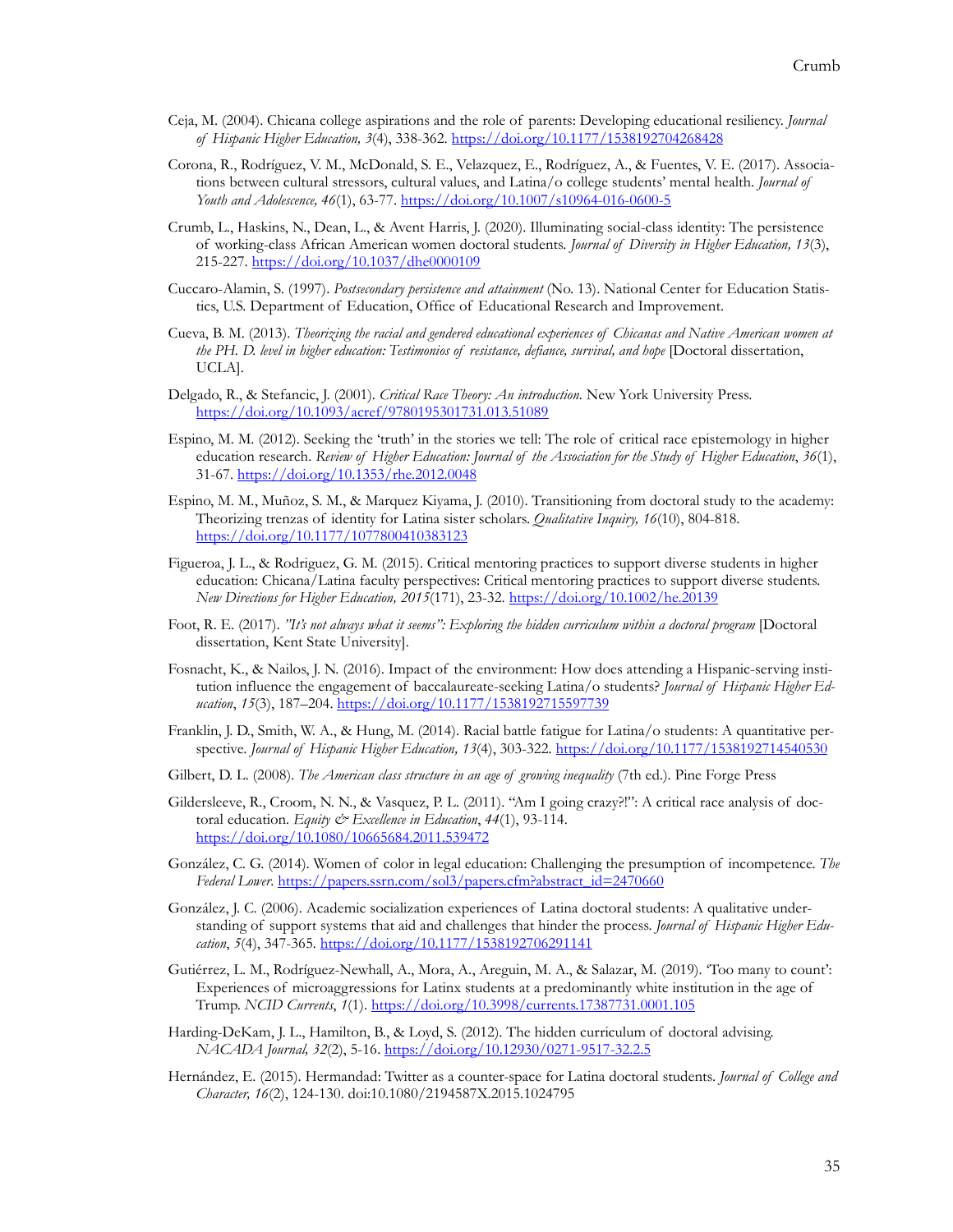- Hernandez-Truyol, B. (1997). Borders (en)gendered: Normativities, Latinas and a LatCrit paradigm. *New York University Law Review*, 72, 882-927.
- Hinojosa, T. J., & Carney, J. V. (2016). Mexican American women pursuing counselor education doctorates: A narrative inquiry. *Counselor Education and Supervision, 55*(3), 198-215. <https://doi.org/10.1002/ceas.12045>
- Holley, K. A., & Gardner, S. (2012). Navigating the pipeline: How socio-cultural influences impact first-generation doctoral students. *Journal of Diversity in Higher Education*, *5*(2), 112. <https://doi.org/10.1037/a0026840>
- Kanter, R. M. (1977). Some effects of proportions on group life: Skewed sex ratios and responses to token women. *American Journal of Sociology, 82*(5), 965–990[. https://doi.org/10.1086/226425](https://doi.org/10.1086/226425)
- Kiyama, J. M. (2018). "We're serious about our education": A collective testimonio from college-going Latinas to college personnel. *Journal of Hispanic Higher Education*, *17*(4), 415-429. <https://doi.org/10.1177/1538192717709583>
- Liu, W. M. (2011). *Social class and classism in the helping professions: Research, theory, and practice*. Sage.
- Liu, W. M., Soleck, G., Hopps, J., Dunston, K., & Pickett, T. R. (2004). A new framework to understand social class in counseling: The social class worldview model and modern classism theory. *Journal of Multicultural Counseling and Development*, *32*(2), 95-122. [https://doi.org/10.1002/j.2161](https://doi.org/10.1002/j.2161-1912.2004.tb00364.x)-1912.2004.tb00364.x
- Margolis, E. (Ed.). (2001). *The hidden curriculum in higher education*. Psychology Press. <https://doi.org/10.4324/9780203901854>
- Mireles-Rios, R., & Garcia, N. M. (2019). What would your ideal graduate mentoring program look like?: Latina/o student success in higher education. *Journal of Latinos and Education, 18*(4), 376-386. <https://doi.org/10.1080/15348431.2018.1447937>
- National Center for Education Statistics. (2019). Table 324.20: Doctor's degrees conferred by postsecondary institutions, by race/ethnicity and sex of student: Selected years, 1976-77 through 2017-18*. Digest of Education Statistics*. U.S. Department of Education. [https://nces.ed.gov/programs/digest/d18/ta](https://nces.ed.gov/programs/digest/d18/tables/dt18_324.20.asp)[bles/dt18\\_324.20.asp](https://nces.ed.gov/programs/digest/d18/tables/dt18_324.20.asp)
- Patterson-Stephens, S., & Hernández, E. (2018). Hermandad: Sista' scholar bonds for Black and Chicana women in doctoral study. *Equity & Excellence in Education, 51*(3-4), 396-415. <https://doi.org/10.1080/10665684.2018.1546150>
- Pecero, V. F. (2016). *Rise up: Exploring the first-year experiences of Latina doctoral students at predominantly white institutions* [Doctoral dissertation, Ohio State University.] [http://rave.ohi](http://rave.ohiolink.edu/etdc/view?acc_num=osu1480646788839175)[olink.edu/etdc/view?acc\\_num=osu1480646788839175](http://rave.ohiolink.edu/etdc/view?acc_num=osu1480646788839175)
- Ramirez, E. (2013). Examining Latinos/as' graduate school choice process: An intersectionality perspective. *Journal of Hispanic Higher Education*, *12*(1), 23-36[. https://doi.org/10.1177/1538192712452147](https://doi.org/10.1177/1538192712452147)
- Ramirez, E. (2014). "¿Qué estoy haciendo aquí? (what am I doing here?)": Chicanos/Latinos(as) navigating challenges and inequalities during their first year of graduate school. *Equity and Excellence in Education, 47*(2), 167-186.<https://doi.org/10.1080/10665684.2014.900394>
- Ramirez, E. (2017). Unequal socialization: Interrogating the Chicano/Latino(a) doctoral education experiences. *Journal of Diversity in Higher Education, 10*(1), 25–38. <https://doi.org/10.1037/dhe0000028>
- Ramos, S. L. (2020). *Navegando La Torre De Marfil* [Doctoral dissertation, New Mexico State University].
- Rivera, D. P., Forquer, E. E., & Rangel, R. (2010). Microaggressions and the life of the experience of Latina/o Americans. In D. W. Sue (Ed.), *Microaggressions and marginality: Manifestation, dynamics, and impact* (pp.59-61). John Wiley & Sons, Inc.
- Richardson, G. S., Lawrence-Brown, D., & Paige, S. (2004). Rejecting pygmalion: The social and cultural capital of working-class women Ph.D. students. *Race, Gender & Class*, *11*(3), 36-53.
- Rockinson-Szapkiw, A. J., Spaulding, L. S., & Spaulding, M. T. (2016). Identifying significant integration and institutional factors that predict online doctoral persistence. *The Internet and Higher Education*, *31*, 101-112. <https://doi.org/10.1016/j.iheduc.2016.07.003>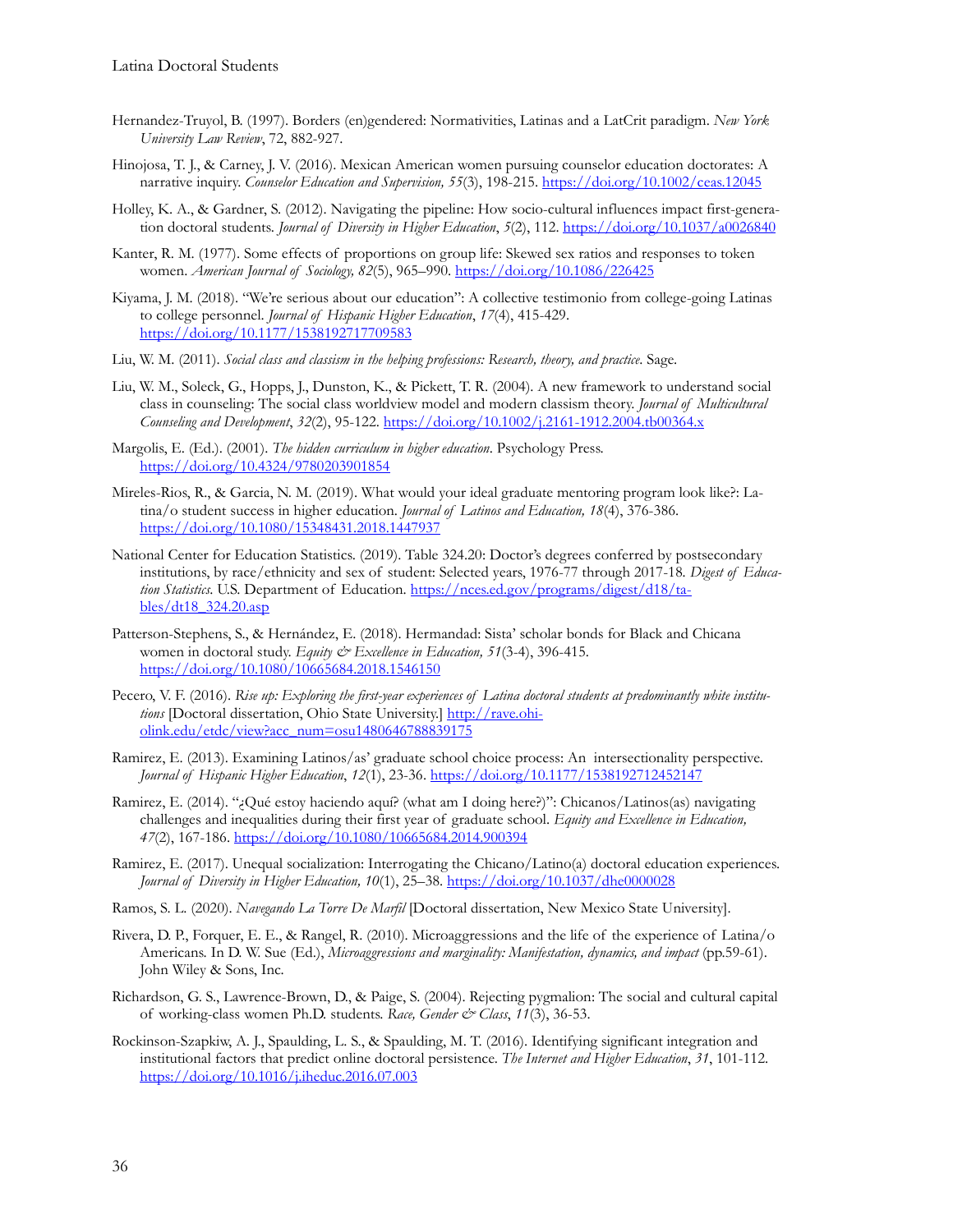- Rodriguez, D. (2006). Un/masking identity: Healing our wounded souls. *Qualitative Inquiry*, *12*(6), 1067-1090. <https://doi.org/10.1177/1077800406293238>
- Sánchez, F. J., Liu, W. M., Leathers, L., Goins, J., & Vilain, E. (2011). The subjective experience of social class and upward mobility among African American men in graduate school. *Psychology of Men & Masculinity*, *12*(4), 368-382. doi: 10.1037/a0024057
- Sanchez, P. (2015). *Latinas and resilience: The attainment of a doctoral degree* [Doctoral dissertation, Brandman University]. <https://www.proquest.com/docview/1695807612/abstract/C716129A37034058PQ/1>
- Sarubbi, M., Marquez Kiyama, J., & Harper, C. E. (2019). Ideologies of invisibility and support for families of color during orientation initiatives. *Journal of Student Affairs Research and Practice, 56*(1), 49-62. <https://doi.org/10.1080/19496591.2018.1490304>
- Solorzano, D. G., & Bernal, D. D. (2001). Examining transformational resistance through a critical race and latcrit theory framework: Chicana and Chicano students in an urban context. *Urban Education, 36*(3), 308- 342[. https://doi.org/10.1177/0042085901363002](https://doi.org/10.1177/0042085901363002)
- Solorzano, D. G., Ceja, M. M., & Yosso, T. T. (2000). Critical Race Theory, racial microaggressions, and campus racial climate: The experiences of African American college students. *The Journal of Negro Education*, *69*(1), 60-73.
- Solorzano, D. G., & Yosso, T. J. (2001). Critical race and LatCrit theory and method: Counter-storytelling. *International Journal of Qualitative Studies in Education, 14*(4), 471-495. <https://doi.org/10.1080/09518390110063365>
- Tinto, V. (1993). *Leaving college: Rethinking the causes and cures of student attrition*. University of Chicago Press.
- Tokarczyk, M. M., & Fay, E. A. (1993). *Working-class women in the academy: Laborers in the knowledge factory*. University of Massachusetts Press.
- Townsend, B. K. (1995). *Is there a hidden curriculum in higher education doctoral programs?* Paper presented at the Annual Meeting of the Association for the Study of Higher Education (20th, Orlando, FL, November 2-5, 1995). <https://files.eric.ed.gov/fulltext/ED460663.pdf>
- Trepal, H., Stinchfield, T., & Haiyasoso, M. (2014). Great expectations: Doctoral student mothers in counselor education. *Adultspan Journal*, *13*(1), 30-45. [https://doi.org/10.1002/j.2161](https://doi.org/10.1002/j.2161-0029.2014.00024.x)-0029.2014.00024.x
- Turner, C., & Thompson, J. R. (1993). Socializing women doctoral students: Minority and majority experiences. *Review of Higher Education*, *16*(3), 355-370. <https://doi.org/10.1353/rhe.1993.0017>
- Vasil, M., & McCall, J. M. (2018). The perspectives of two first-generation college students pursuing doctoral degrees in music education. *Journal of Music Teacher Education, 27*(2), 67-81. <https://doi.org/10.1177/1057083717717464>
- Vaquera, G. (2007). Testing theories of doctoral student persistence at a hispanic serving institution. *Journal of College Student Retention, 9*(3), 283-305. <https://doi.org/10.2190/CS.9.3.c>
- Von Robertson, R., Bravo, A., & Chaney, C. (2016). Racism and the experiences of Latina/o college students at a PWI (predominantly White institution). *Critical Sociology*, *42*(4-5), 715-735. <https://doi.org/10.1177/0896920514532664>
- Walpole, M. (2007). *Economically and educationally challenged students in higher education: Access to outcomes*. Wiley/Jossey-Bass
- Warnock, D. M., & Appel, S. (2012). Learning the unwritten rules: Working class students in graduate school. *Innovative Higher Education, 37*(4), 307-321. [https://doi.org/10.1007/s10755](https://doi.org/10.1007/s10755-011-9204-x)-011-9204-x
- Winkle-Wagner, R., & McCoy, D. L. (2018). Feeling like an "alien" or "family"? comparing students and faculty experiences of diversity in STEM disciplines at a PWI and an HBCU. *Race Ethnicity and Education, 21*(5), 593-606. <https://doi.org/10.1080/13613324.2016.1248835>
- Zinn, M. B., & Dill, B. (1996). Theorizing difference from multiracial Feminism. *Feminist Studies*, *22*(2), 321. <https://doi.org/10.2307/3178416>